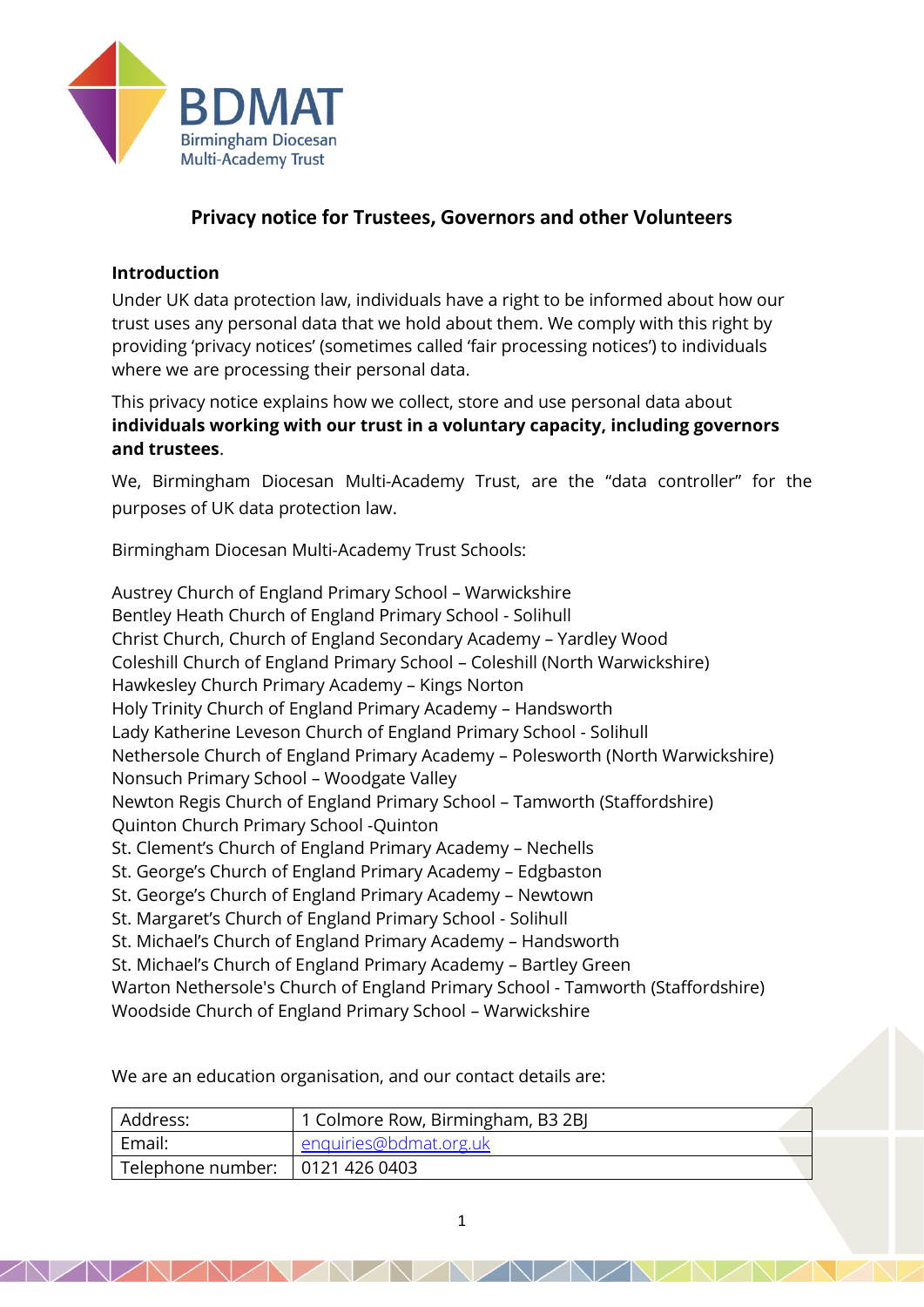

Our Data Protection Officer (DPO) is Michele Fullwood, Head of School Support, who can be contacted at 1 Colmore Row, Birmingham, B3 2BJ, [dpo@bdmat.org.uk](mailto:dpo@bdmat.org.uk) or 0121 426 0403 if you have any queries about this notice or anything related to data protection.

# **The personal data we hold.**

Personal data that we may collect, use, hold and share (when appropriate) about you includes, but is not restricted to :

- Personal information (such as names, dates of birth, contact details and address)
- Governance details (such as role, start and end dates and Governor ID)
- References
- Employment details
- Information about business and pecuniary interest

We may also collect, use, store and share (when appropriate) information about you that falls into "special categories" of more sensitive personal data. This includes, but is not restricted to:

- Information about any health conditions you have that we need to be aware of
- Information about disability and access requirements
- Photographs and CCTV images captured in school

# **Why we use this data**

We use the data listed above to:

- a) Establish and maintain effective governance.
- b) Meet the statutory obligations for publishing and sharing governors and trustees' details.
- c) Facilitate safe recruitment, as part of our safeguarding obligations towards pupils.
- d) Undertake equalities monitoring
- e) Ensure that appropriate access arrangements can be provided for volunteers who require them.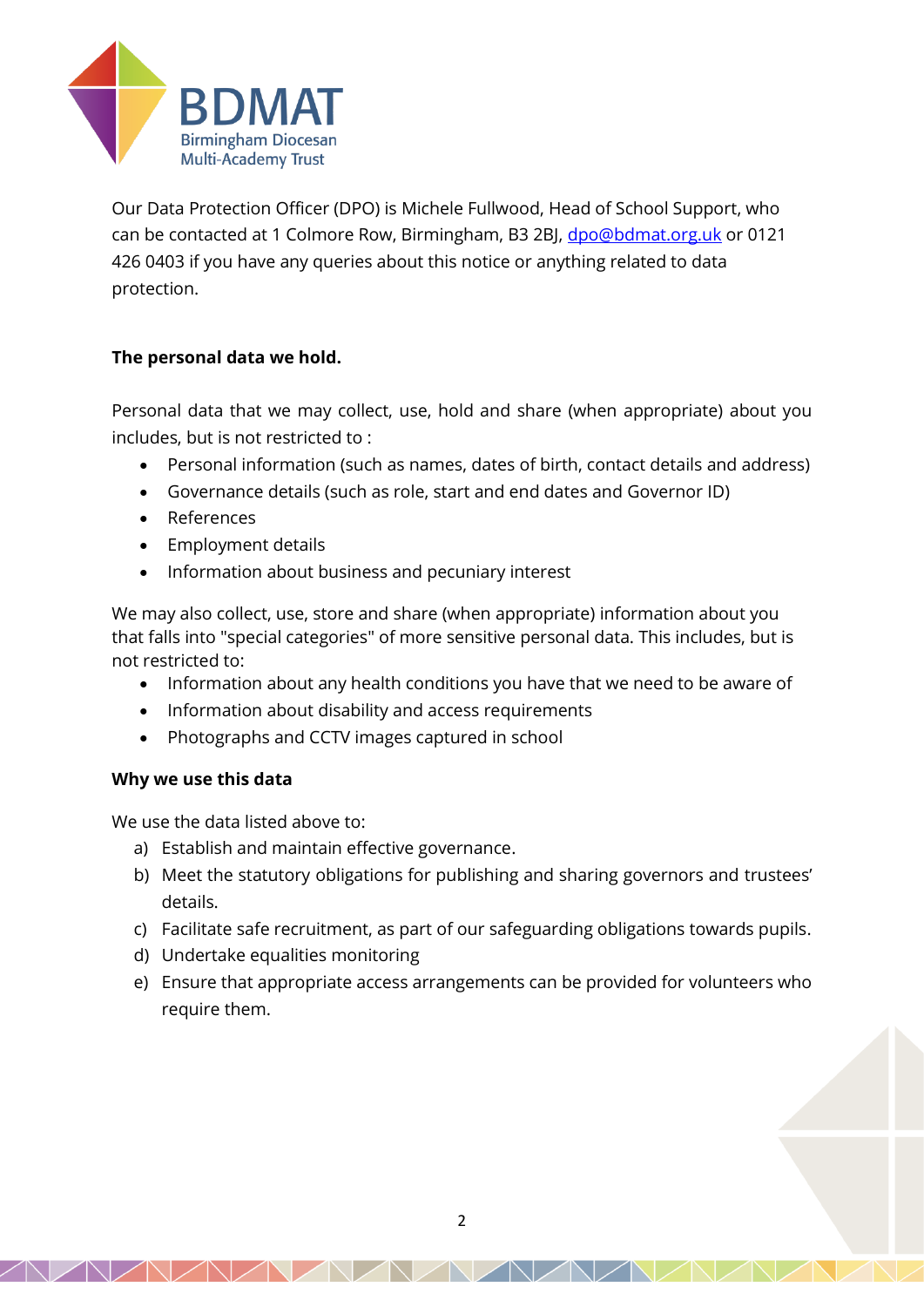

## **Use of your personal data for marketing purposes**

Where you have given us consent to do so, we may send you marketing information by email or text promoting school events, campaigns, charitable causes or services that may be of interest to you.

You can withdraw consent or 'opt out' of receiving these emails and/or texts at any time by contacting us (see 'Contact us' below).

## **Use of your personal data in automated decision making and profiling**

We do not currently process any personal data through automated decision making or profiling. If this changes in the future, we will amend any relevant privacy notices to explain the processing to you, including your right to object to it.

### **Our lawful basis for using this data.**

Our lawful bases for processing your personal data for the purposes listed in the **Why we use this data** section above are as follows:

For the purposes of a) and d) from the section **Why we use this data** in accordance with the "Public Task" basis - we need to process personal data to fulfil our statutory function as a school as set out here: We share information with Governor Hub so that the MAT can operate effectively to meet its obligations under the Education Act 1996 which requires that schools operate and that children in England and Wales aged five to 16 receive fulltime education.

For the purposes of b) and d) from the section **Why we use this data** in accordance with the "Legal Obligation" basis - we need to process personal data to meet our responsibilities under law as set out here: All academy trusts, under the Academies Financial Handbook have a legal duty to provide the governance information as detailed above. Data is entered manually on the GIAS system and held by the DfE under a combination of software and hardware controls which meet the current government security framework.

For more information please see "How Government uses your data" section on page 9.

For the purposes of c) from the section **Why we use this data** in accordance with the "Legal Obligation" basis - we need to process personal data to meet our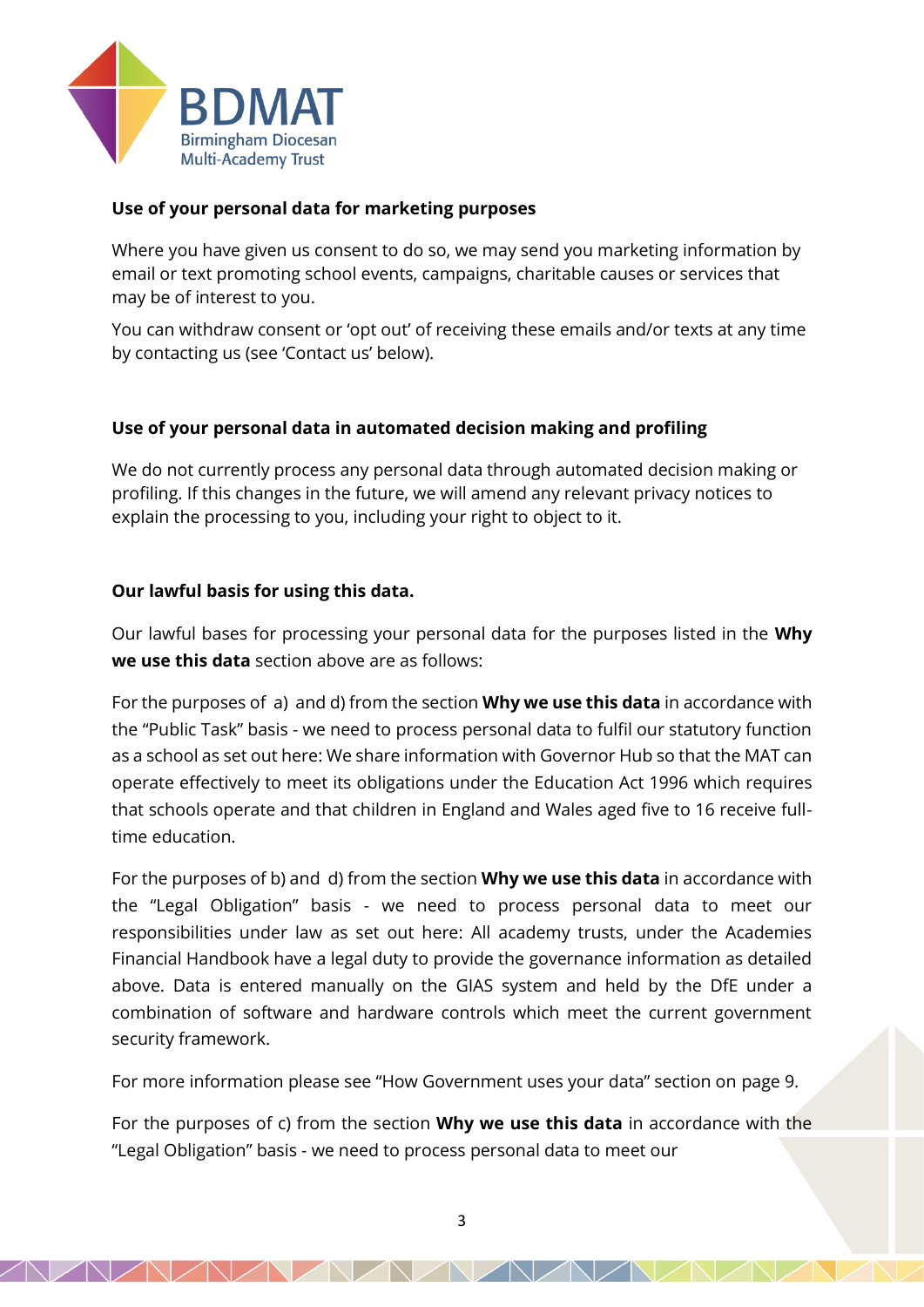

responsibilities under law as set out here: All schools must carry out checks on individuals to safeguard pupils as recorded in Keeping Children Safe in Education.

For the purposes of e) from the section **Why we use this data** in accordance with the "Legal Obligation" basis - we need to process personal data to meet our responsibilities under law as set out here: The Health and Safety at Work Act 1974 and The Management of Health and Safety at Work Regulations 1999 state all schools have a duty to protect the health and safety of all visitors

# **Our basis for using special category data**

For 'special category' data, we only collect and use it when we have both a lawful basis, as set out above, and one of the following conditions for processing as set out in UK data protection law:

- We have obtained your explicit consent to use your personal data in a certain way
- We need to perform or exercise an obligation or right in relation to employment, social security or social protection law.
- We need to protect an individual's vital interests (i.e. protect your life or someone else's life), in situations where you're physically or legally incapable of giving consent
- The data concerned has already been made manifestly public by you
- We need to process it for the establishment, exercise or defence of legal claims
- We need to process it for reasons of substantial public interest as defined in legislation
- We need to process it for health or social care purposes, and the processing is done by, or under the direction of, a health or social work professional or by any other person obliged to confidentiality under law
- We need to process it for public health reasons, and the processing is done by, or under the direction of, a health professional or by any other person obliged to confidentiality under law
- We need to process it for archiving purposes, scientific or historical research purposes, or for statistical purposes, and the processing is in the public interest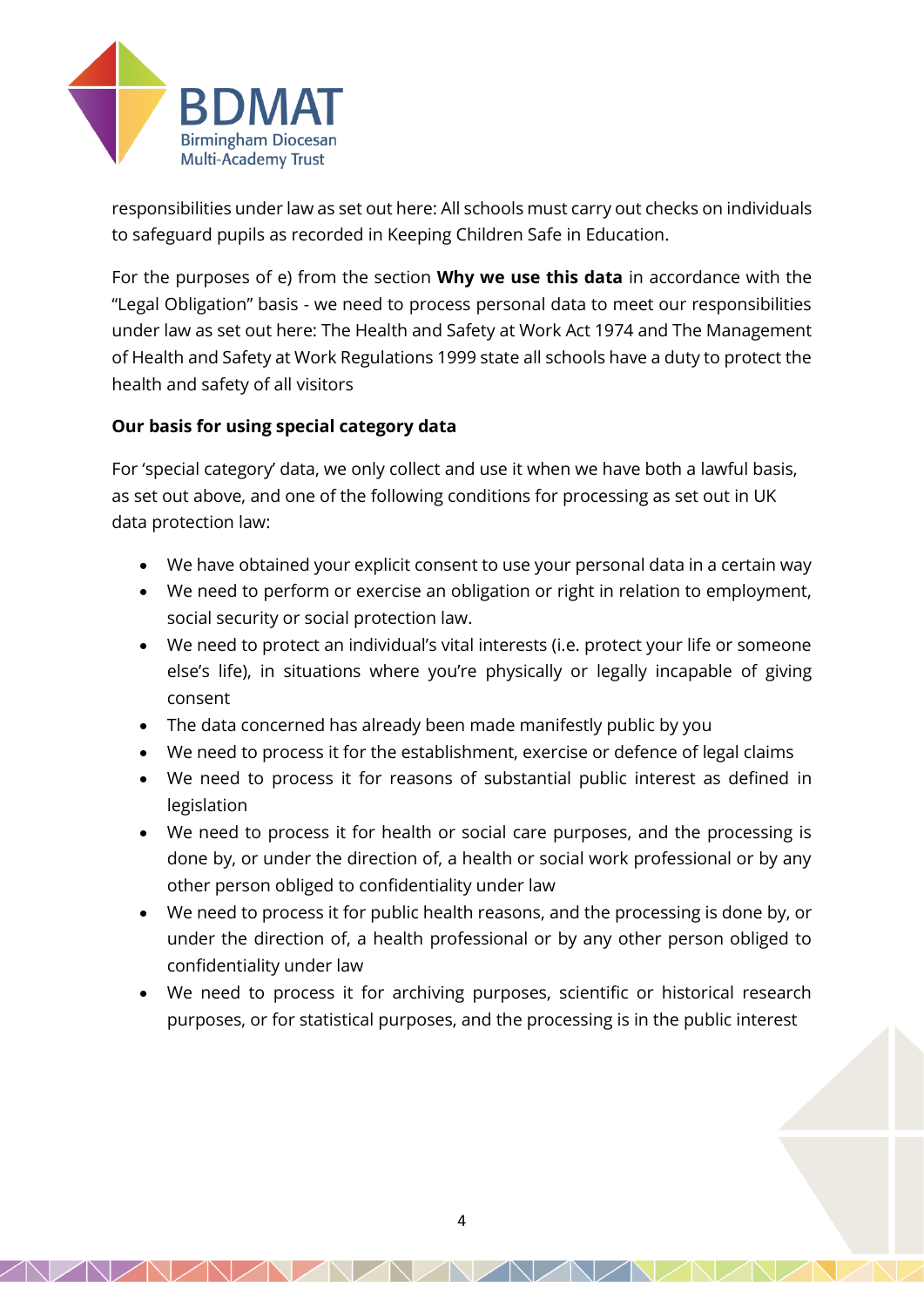

For criminal offence data, we will only collect and use it when we have both a lawful basis, as set out above, and a condition for processing as set out in UK data protection law. Conditions include:

- We have obtained your consent to use it in a specific way
- We need to protect an individual's vital interests (i.e. protect your life or someone else's life), in situations where you're physically or legally incapable of giving consent
- The data concerned has already been made manifestly public by you
- We need to process it for, or in connection with, legal proceedings, to obtain legal advice, or for the establishment, exercise or defence of legal rights
- We need to process it for reasons of substantial public interest as defined in legislation

### **Collecting this data**

While the majority of information we collect about you is mandatory, there is some information that can be provided voluntarily.

Whenever we seek to collect information from you, we make it clear whether you must provide this information (and if so, what the possible consequences are of not complying), or whether you have a choice.

Most of the data we hold about you will come from you, but we may also hold data about you from:

- Local authorities
- Government departments or agencies
- Police forces, courts, tribunals

### **How we store the data**

We keep personal information about you while you volunteer within BDMAT. We may also keep it beyond your work for us if this is necessary. Our data retention guidelines, which can be found on the BDMAT website <https://bdmatschools.com/documents/bdmat-retention-policy/> sets out how long we keep information about staff. A copy is available on request.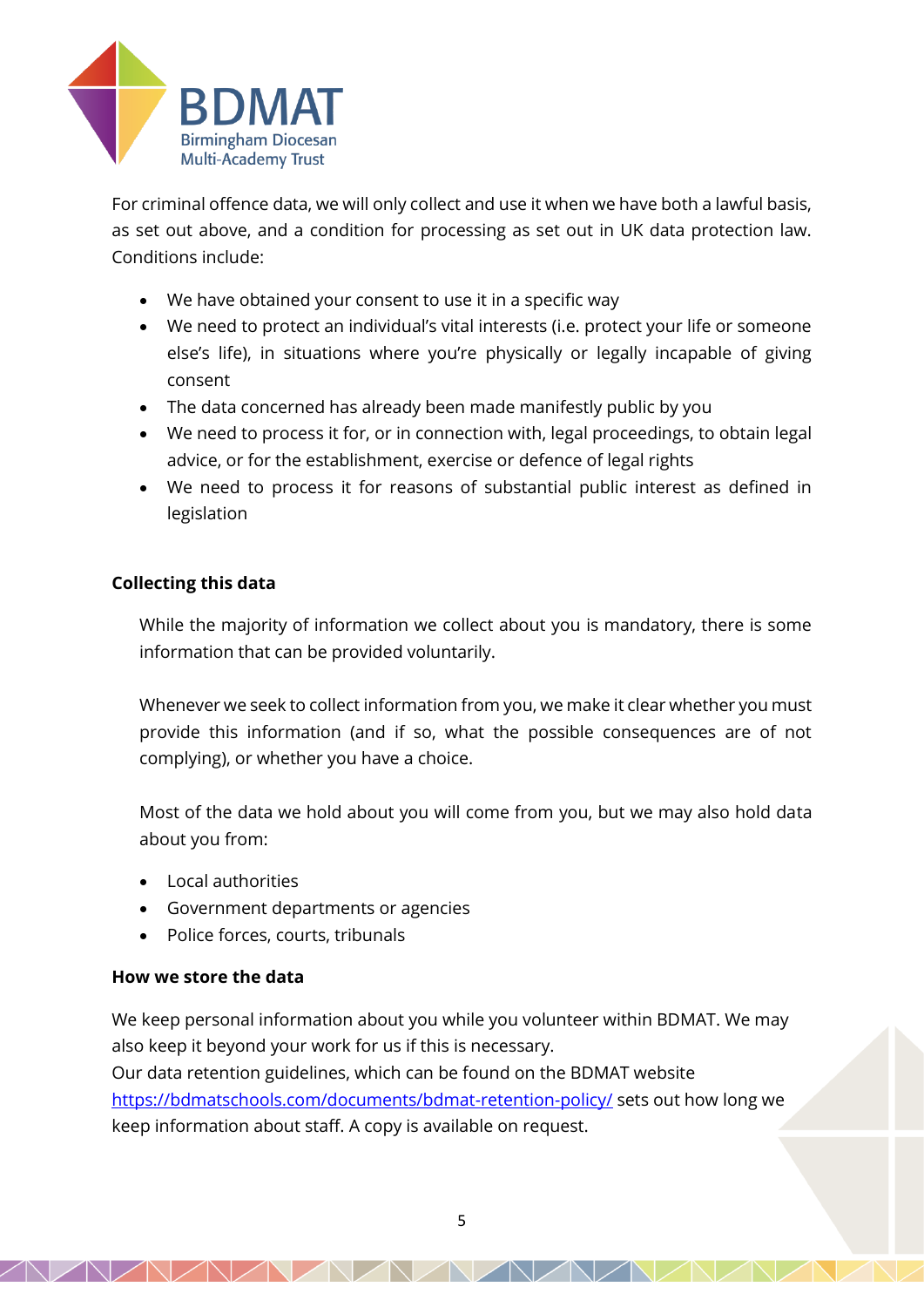

## **Who we share data with**

We do not share information about you with any third party without consent unless the law and our policies allow us to do so.

Where it is legally required, or necessary (and it complies with UK data protection law), we may share personal information about you with:

- Our local authorities dependent upon school location (Birmingham, Solihull or Warwickshire) – to meet our legal obligations to share certain information with it, such as safeguarding concerns
- Government departments or agencies
- Our regulator, Ofsted
- Suppliers and service providers:
	- $\triangleright$  Our sign in apps
	- ➢ Governor Hub
- Our auditors
- Professional advisers and consultants
- Police forces, courts, tribunals

# **Your Rights**

# **How to access to personal information that we hold about you**

You have a right to make a "subject access request" to gain access to personal information that we hold about you.

If you make a subject access request, and if we do hold information about you, we will (subject to any exemptions that apply):

- Give you a description of it
- Tell you why we are holding and processing it, and how long we will keep it for
- Explain where we got it from, if not from you
- Tell you who it has been, or will be, shared with
- Let you know whether any automated decision-making is being applied to the data, and any consequences of this
- Give you a copy of the information in an intelligible form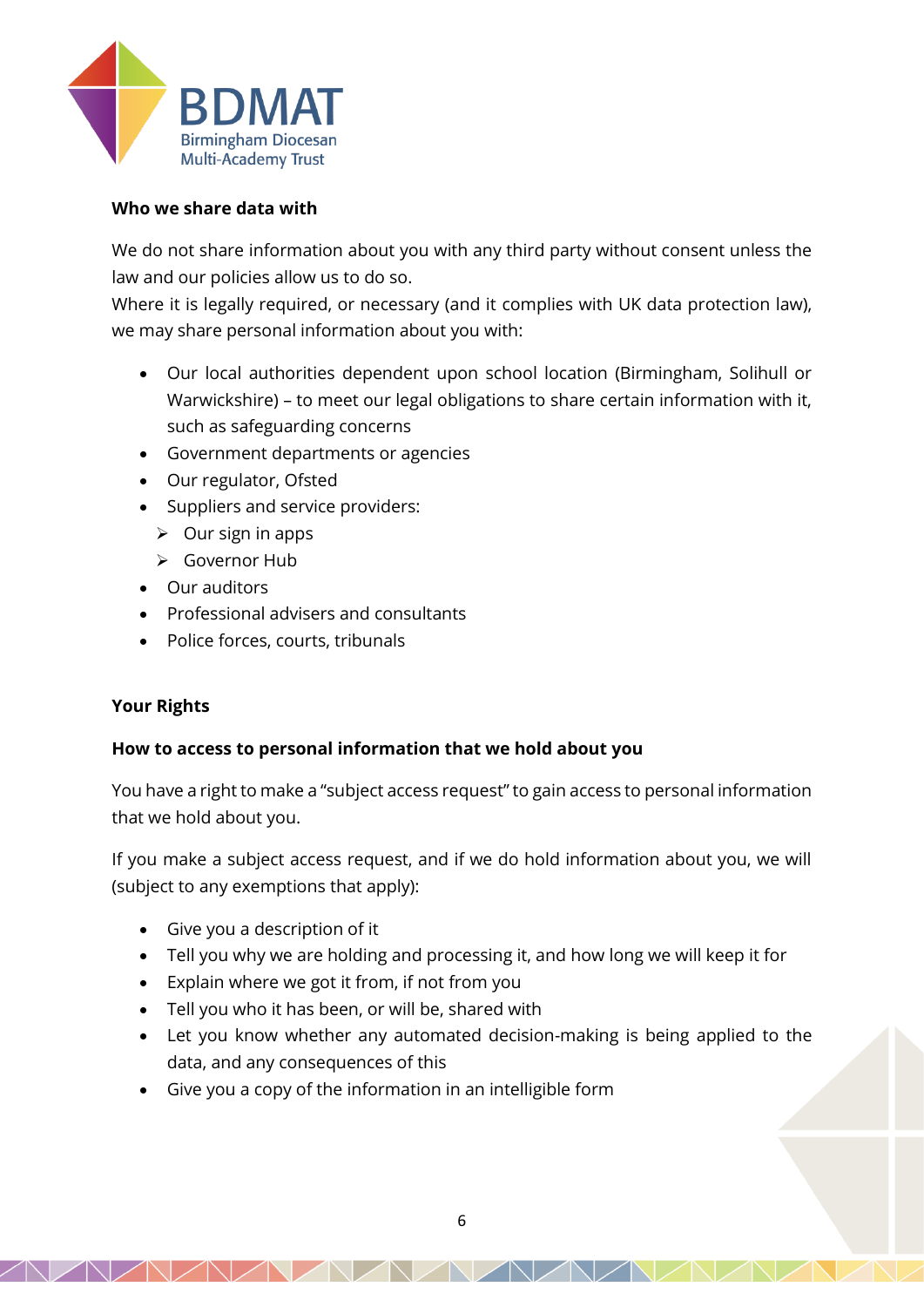

You may also have the right for your personal information to be transmitted electronically to another organisation in certain circumstances.

If you would like to make a request, please contact us (see 'Contact us' below).

Subject access requests can be made verbally. To ensure that your verbal request is fully understood the Information Commissioners Office (ICO) on their website say the following:

*Yes. You can make a subject access request verbally, but we recommend you put it in writing if possible because this gives you a record of your request.*

*If you are making a verbal request, try to:*

- *use straightforward, polite language;*
- *focus the conversation on your subject access request;*
- discuss the reason for your request, if this is appropriate work with them to identify *the type of information you need and where it can be found;*
- *ask them to make written notes – especially if you are asking for very specific information; and*
- *check their understanding – ask them to briefly summarise your request and inform them if anything is incorrect or missing before finishing the conversation.*

*However, even if you make your request verbally, we recommend you follow it up in writing (eg by letter, email or using a standard form).*

To avoid confusion, we ask you when making a subject access request, you do so by contacting our Data Protection Officer, Michele Fullwood, in writing to Birmingham Diocesan Multi-Academy Trust, 1 Colmore Row, Birmingham, B3 2BJ or by email to [dpo@bdmat.org.uk](mailto:dpo@bdmat.org.uk)

### **Your other rights regarding your data**

Under UK data protection law, you have certain rights regarding how your personal data is used and kept safe. For example you have the right to:

- Object to processing of your personal data
- Prevent processing of your personal data for the purpose of direct marketing.
- Object to decisions being taken by automated means.
- In certain circumstances, have your personal data rectified, erased or restricted in its processing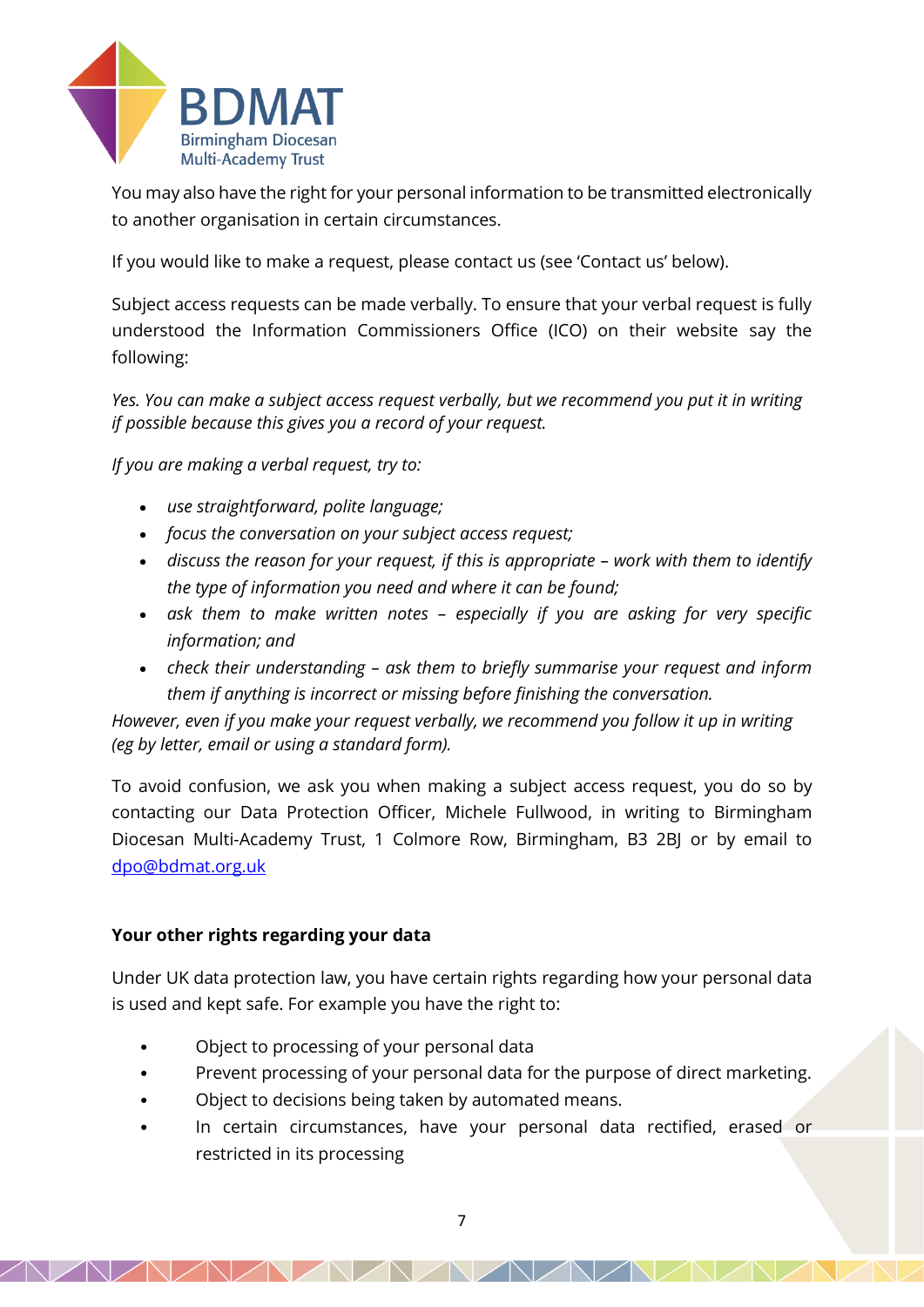

- Withdraw your consent, where you have previously provided it for collection, processing and transfer of your personal data for a specific purpose.
- In certain circumstances, be notified of a data breach
- Make a complaint to the Information Commissioner's Office
- Claim compensation for damages caused by a breach of the Data Protection Regulations.

To exercise any of these rights, please contact our Data Protection Officer, Michele Fullwood, Birmingham Diocesan Multi-Academy Trust, 1 Colmore Row, Birmingham, B3 2BJ or email [dpo@bdmat.org.uk](mailto:dpo@bdmat.org.uk)

# **Complaints**

We take any complaints about our collection and use of personal information very seriously.

If you think that our collection or use of personal information is unfair, misleading or inappropriate, or have any other concern about the way we are collecting or using your personal data, we request that you raise your concern with us in the first instance.

To make a complaint contact our Data Protection Officer, Michele Fullwood, Birmingham Diocesan Multi-Academy Trust, 1 Colmore Row, Birmingham, B3 2BJ or email [dpo@bdmat.org.uk](mailto:dpo@bdmat.org.uk)

Alternatively, you can make a complaint to the Information Commissioner's Office:

- Report a concern online at<https://ico.org.uk/make-a-complaint/>
- Call 0303 123 1113
- Or write to: Information Commissioner's Office, Wycliffe House, Water Lane, Wilmslow, Cheshire, SK9 5AF

### **Contact us**

If you have any questions, concerns or would like more information about anything mentioned in this privacy notice, please contact our Data Protection Officer, Michele Fullwood, Birmingham Diocesan Multi-Academy Trust, 1 Colmore Row, Birmingham, B3 2BJ or email [dpo@bdmat.org.uk](mailto:dpo@bdmat.org.uk)

### **Last Updated**

We may need to update this privacy notice periodically, so we recommend that you revisit this information from time to time. This version was drafted on December 17<sup>th</sup>, 2021.